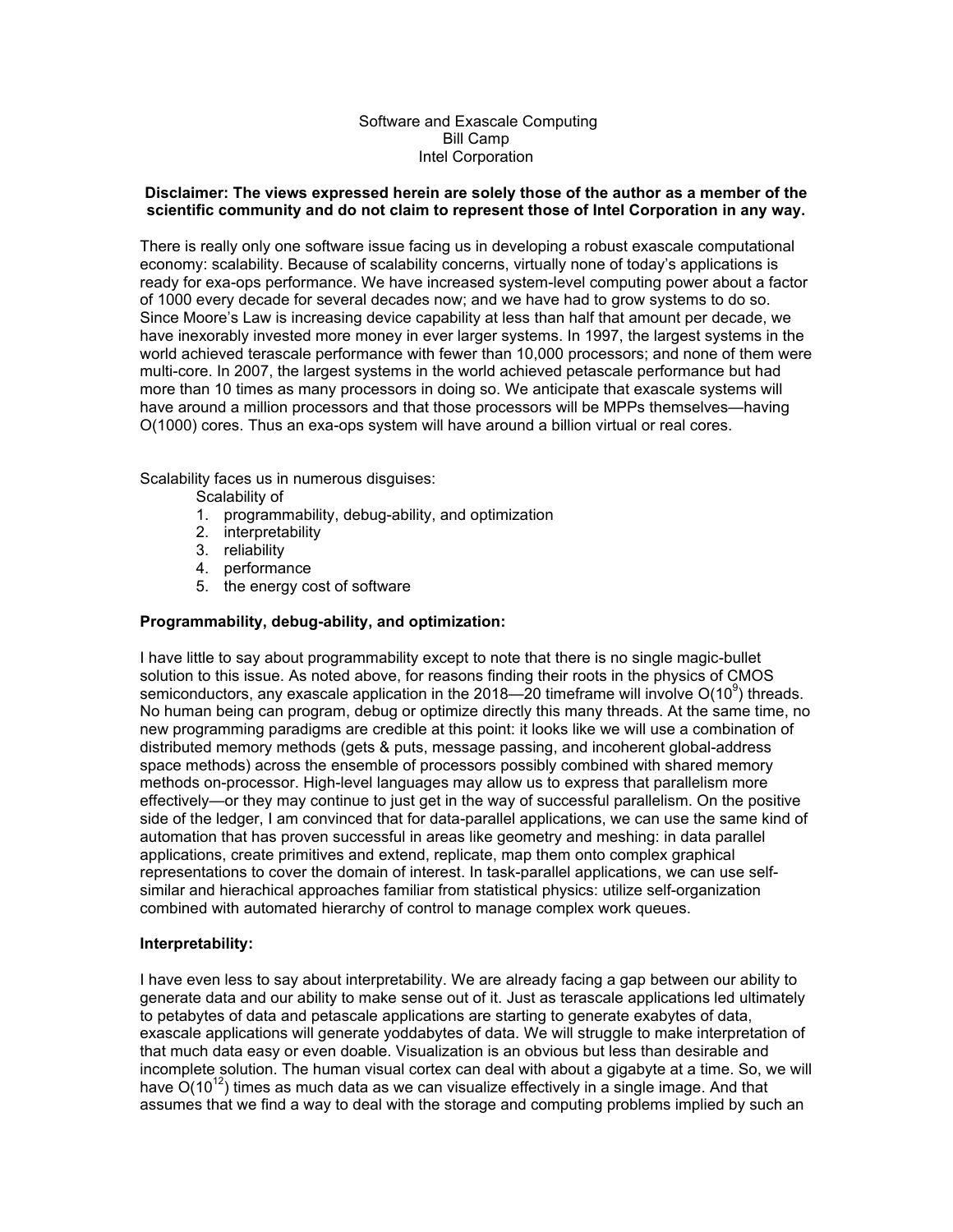approach. Effective interpretation of such data sets will require advances in cognitive software to turn data into information and information into knowledge and knowledge into insight.

# **Reliability:**

This is an area that properly speaking spans the worlds of hardware and software. Until now, we have separated software reliability from hardware reliability. The former has been the domain of software architecture, software engineering, and mathematics; while the latter has been an integral (some would say not integral enough) part of system architecture and design. At the exascale we can no longer afford that separation. Hardware designers are struggling with how to make systems a thousand times more reliable per bit-operation to keep us at the same level we are at in today's best systems. This is compounded by the fact that energy concerns are driving us inevitably to sub-threshold logic. At the same time, the only reason to do exascale computing is to address ever more complex issues. This will require ever more complex software. Software complexity is the number one cause of unreliability in computation today—well exceeding even hardware's worst efforts! So, we can anticipate that without a radical change in how we handle software resiliency and reliability, we are going to be worse off—much worse off than we are today. One idea is that we build a much higher level of local check-pointing capability into our software and hardware systems. For example, using raided non-volatile memory, we could checkpoint state very often by moving copies of needed application state to nearest neighbor nodes in the system several times a minute perhaps several times a second. Since non-volatile memory is only drawing power when it is in use, this would have minimal energy implications. Dynamically, we can pretty effectively protect correctness of state but correctness of logic poses special challenges. State can be protected at about a 10% energy overhead. Logic correctness requires more invasive approaches with some degree of redundancy that could well exceed the 10% overheads that we have learned to tolerate for state—current R&D focuses on residue checking and redundant multi-threading. However, these have significant energy overheads; and, due to the energy issues discussed below, we are going to be more limited than we should like in protecting logic paths. This will require some degree of cooperation between software and hardware—perhaps identifying at compile time certain critical regions which need stronger correctness guarantees. In any case a serious problem that I believe must be overcome is posed by the brittleness of today's algorithms and applications. We are already generating terabytes to petabytes of new state per second. At exascale we will be generating exabytes of state each second; and a single wrong bit can vitiate the entire calculation. For many scientific calculations we should be able to gracefully tolerate amny kinds of bit errors, indeed the loss of many kinds of local resources. For example, in simulating materials, loss of a processor should not cause inherent failure of the simulation. Think of real materials that are full of defects and faults. We know that we will get for most macroscopic and many microscopic properties the same result for quite different distributions of those defects. Why should we not be able to take advantage of that in our simulations?

### **Performance:**

To a large extent, performance is bounded by the product of the effective speed of the local processor and the communications efficiency of the interconnect fabric. The speed of the processor is largely determined by the ability to issue and retire instructions which in turn is governed by pipeline efficiency and memory system overhead, latency, and bandwidth. Normally, we are used to thinking that communications efficiency is dominant at scale; and that probably remains true. However, due to energy concerns, the efficiency of the processor itself bears special watching: we clearly cannot afford the powerful out-of-order cores supporting both prefetch and speculative execution that characterize today's processors.

From a software point of view, scalability is limited by load imbalance, algorithmic serial complexity and parallel efficiency, communications overhead due to the communications hardware, but also overhead due to the communications software architecture and implementation. One should not dismiss the effect of the programming paradigm and its hardware